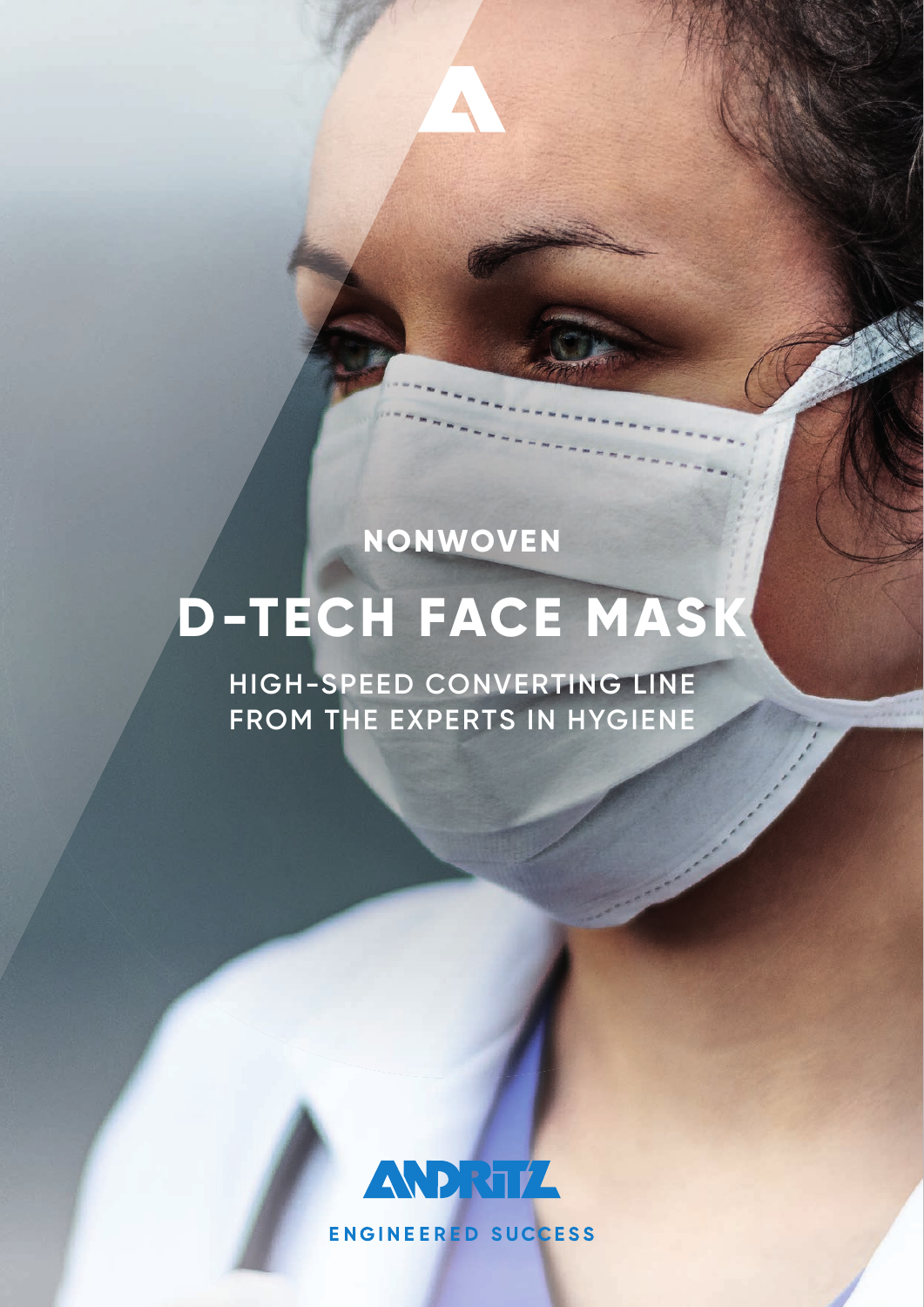## **Fully automatic, high-speed face mask production line**

**Ensure highest quality and hygiene standards:** The global health crisis has propelled us to seek effective solutions as a contribution towards overcoming the COVID-19 pandemic. The coronavirus is spreading very quickly and the demand for protective equipment is rising dramatically. These products are now more important than ever. With this in mind, we have modernized a technical solution for a fully automatic, high-speed face mask converting line for the production of surgical and other disposable face masks.

The new ANDRITZ D-TECH face mask line automatically produces and laminates three or more layers of fabric (spunbond, meltblown, thermo-bonded nonwovens, and others) and comprises unwinding and guiding units for nonwoven webs, cutting and positioning devices for the metal nose clip, an edge welding and cutting unit, a 90° rotation process, and positioning and welding of the ear loop elastics.

The line has a speed of 110 m/min and is able to produce up to 750,000 face masks per day. There are also different packaging options available: products can be packed in bags by an automatic flow wrapping machine or in cardboard boxes by an automatic cartoner.

**2**

#### **MACHINE SPECIFICATIONS**

| Pieces per minute          | up to 600                    |
|----------------------------|------------------------------|
| Pieces per day             | up to 750,000                |
| Uptime efficiency          | approx. 90%                  |
| <b>Production speed</b>    | up to 110 $m/min$            |
| Overall dimensions (LxWxH) | 14,000 x 2,000<br>x 2,500 mm |

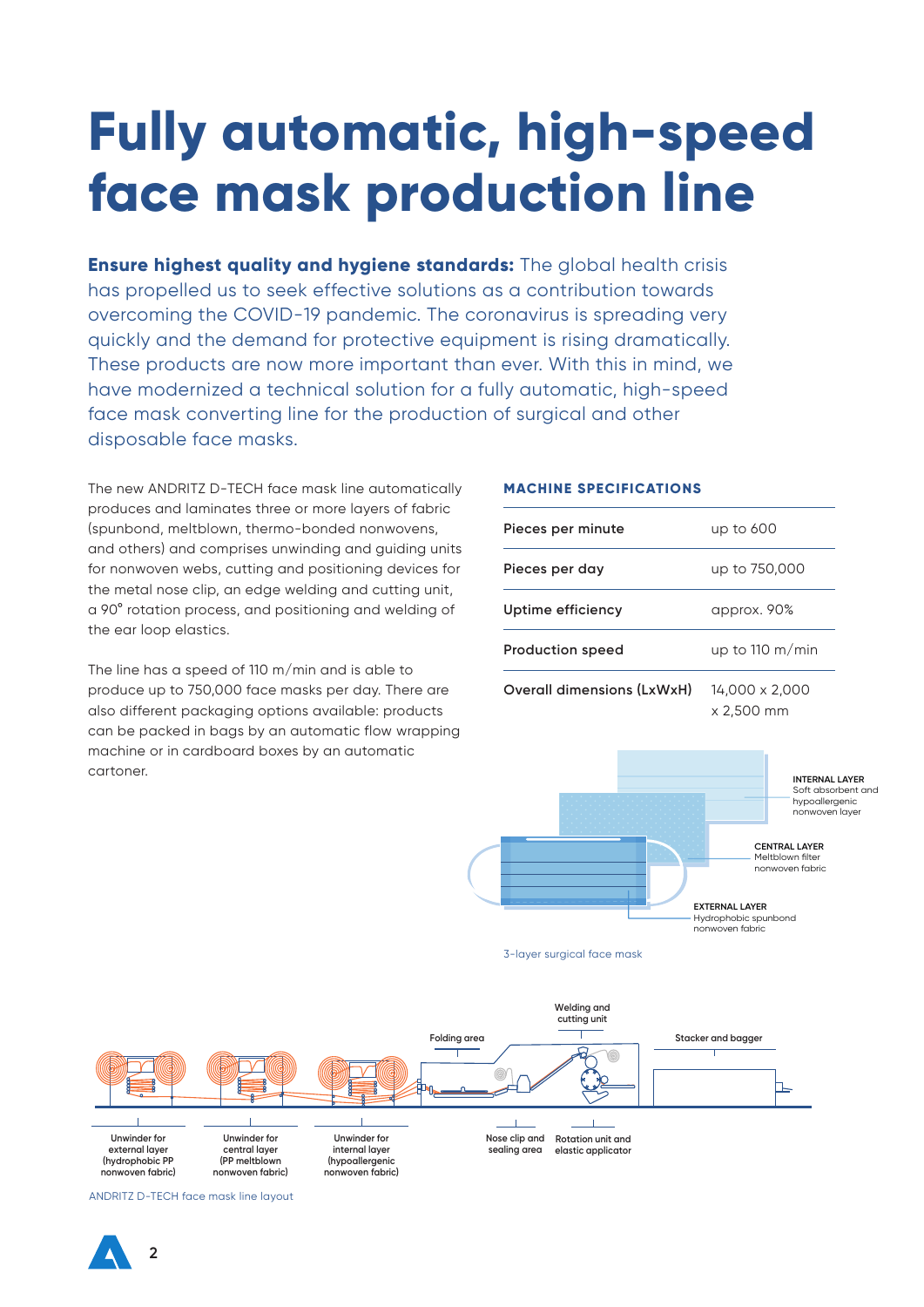#### **BENEFIT FROM A TRUSTWORTHY PARTNER**

We design and manufacture a wide range of machines and technology solutions for the production of baby diapers, baby pants, adult incontinence products, sanitary napkins, panty shields, and underpads. Always at the forefront of innovation, ANDRITZ Diatec has broadened its production horizons by delivering new lines for food pads, lamination, medical products, disposable gloves, headrests, surgical drapes, spool winding equipment, and now also face masks.

#### **HIGH PRECISION FOR YOUR SUCCESS**

Our machines are characterized by the use of highprecision mechanical tooling and high levels of automation. The bulky structure of the core formation provides stability and ensures minimized vibrations, thus making the production environment more pleasant. The production process is easy to monitor and adjust during operations. Our machines achieve high efficiency in terms of OEE and low waste rates. The use of top-notch components ensures long-term reliability of the machines and consistent savings in terms of spare parts and technical intervention. In addition, all our machines are designed, manufactured and tested entirely in Italy, using EU or US components, in compliance with CE regulations.

#### **YOUR BENEFITS**

- **High-production speeds lead to enhanced production capacity**
- **Non-stop production and robust construction**
- **High-end continuous production due to splicing systems**
- **Operator-friendly process and reduced maintenance downtimes**
- **Energy-efficient process**
- **Additional quality control system for highest quality standards**
- **Flexible approach with a variety of packaging solutions (flow wrapping, cartoner)**
- **Full support from ANDRITZ Nonwoven experts optimize your production**





Web guiding **Inside the D-TECH** face mask line